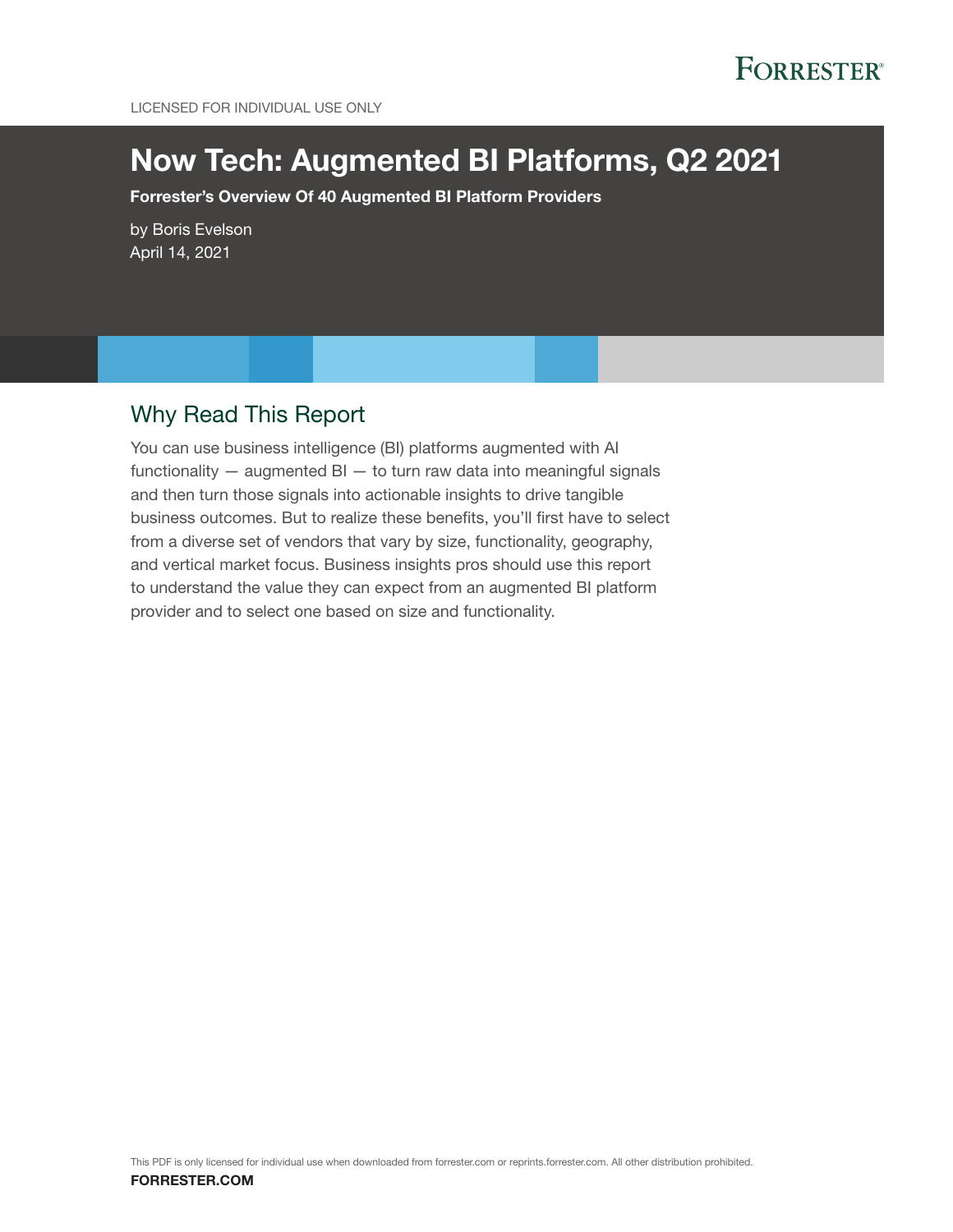### Now Tech: Augmented BI Platforms, Q2 2021

Forrester's Overview Of 40 Augmented BI Platform Providers



by [Boris Evelson](http://www.forrester.com/go?objectid=BIO1737) with [Srividya Sridharan](http://www.forrester.com/go?objectid=BIO2679) and Aldila Yunus April 14, 2021

### Improve Business Insights With Augmented BI Platforms

For the past three decades, enterprise BI platforms have empowered business insights pros to turn data into actionable insights. [Two-thirds](https://www.forrester.com/Business+Technographics+Data+And+Analytics+Survey+2020/-/E-sus5771) of data and analytics decision-makers report that their firm has implemented self-service reporting and analytics or is currently implementing them. This oldergeneration technology was a step in the right direction to democratize insights by relying on a graphical user interface (GUI) to generate reports and dashboards and turn data into signals and insights. But it's not enough: [Only 23%](https://www.forrester.com/Business+Technographics+Data+And+Analytics+Survey+2020/-/E-sus5771) of data and analytics decision-makers report making better informed business decisions using insights from data and analytics. Now modern augmented BI platforms attempt to close some of the shortcomings of older enterprise BI platforms by infusing them with the power of AI. Forrester defines an augmented BI platform as:

*Enterprise reporting and analytics software augmented with AI that provides descriptive and diagnostic analytics, data visualization and exploration, and dashboarding functionality as well as data integration and advanced (predictive and prescriptive) analytics based on statistical analysis and machine learning. These platforms support both graphical and conversational (cognitive) user interfaces.*

These platforms:

- Enable last-mile intelligence for business pros. Data goes through a complex journey before it turns into insight. Multiple data management and governance components are part of this convoluted data-to-insights process. But no matter how necessary these components are, augmented BI platforms are where business pros get insights and make decisions.
- Bring together signals produced from other tools and platforms. Augmented BI platforms don't have a monopoly on providing insights. Platforms like [text](https://www.forrester.com/go?objectid=res157263) [analytics](https://www.forrester.com/go?objectid=res159887), [digital intelligence,](https://www.forrester.com/go?objectid=res146896) and [machine](https://www.forrester.com/go?objectid=res157465) [learning](https://www.forrester.com/go?objectid=res157464) also generate insights. But augmented BI platforms are where all signals come together, delivering integrated analysis and holistic insights for business pros.

#### **FORRESTER®**

Forrester Research, Inc., 60 Acorn Park Drive, Cambridge, MA 02140 USA +1 617-613-6000 | Fax: +1 617-613-5000 | forrester.com

© 2021 Forrester Research, Inc. Opinions reflect judgment at the time and are subject to change. Forrester®, Technographics®, Forrester Wave, TechRadar, and Total Economic Impact are trademarks of Forrester Research, Inc. All other trademarks are the property of their respective companies. Unauthorized copying or distributing is a violation of copyright law. Citations@forrester.com or +1 866-367-7378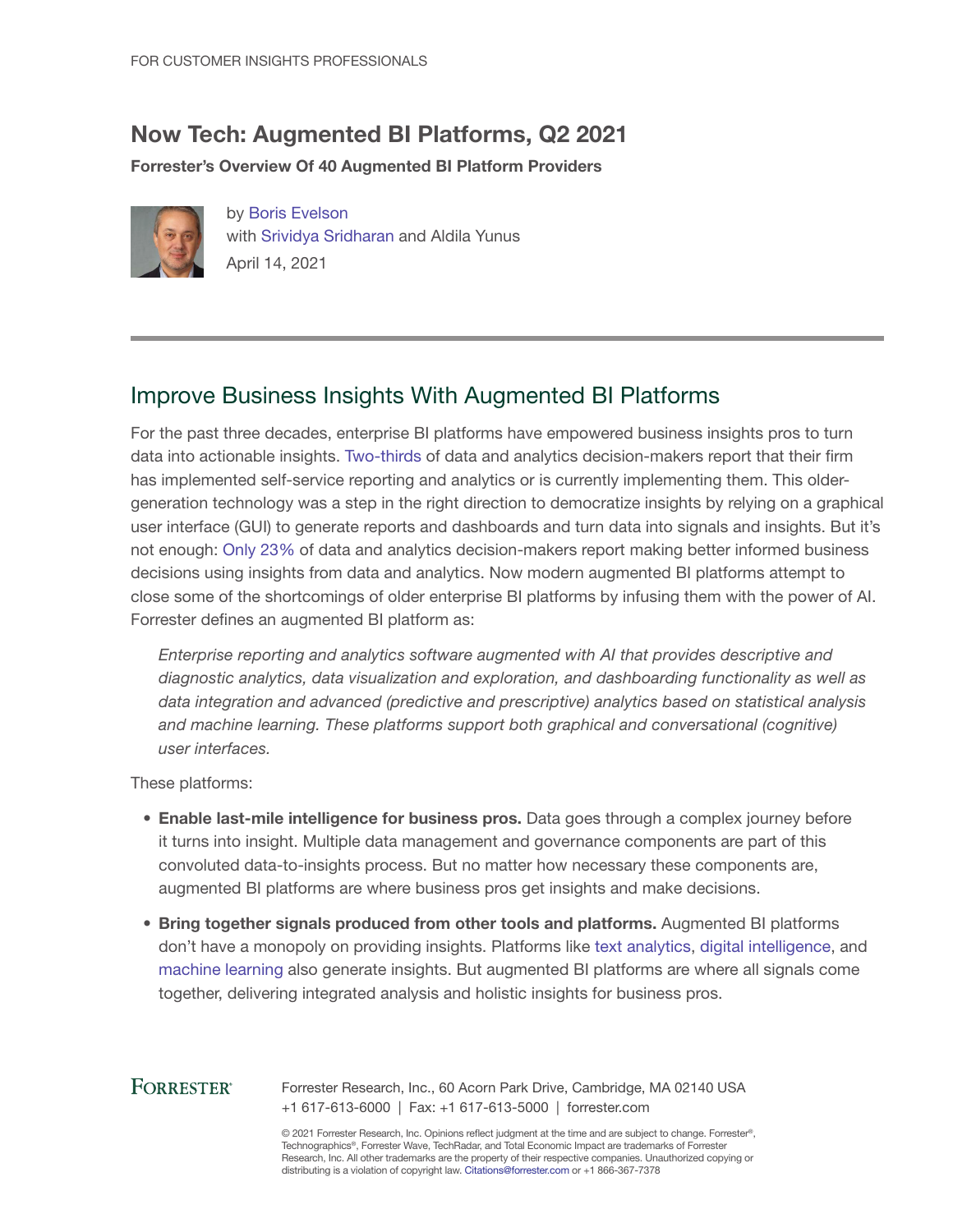• Further democratize business insights. Augmented BI platforms let business users benefit from more advanced, more insightful — predictive and prescriptive — analytics without relying on data scientists. They also leverage a much more intuitive conversational UI to allow business decisionmakers to interact with analytical applications with little or no training.

### Select Vendors Based On Size And Functionality

We've based our analysis of the augmented BI platforms market on two factors: market presence and functionality.

#### Augmented BI Market Presence Segments

We segmented the vendors in this market into three categories, based on annual BI product revenue: large established players (more than \$175 million in revenue), midsize players (\$20 million to \$175 million in revenue), and smaller players (less than \$20 million in revenue) (see Figure 1). We did not include vendors that we estimated to have less than \$1 million in annual category revenue.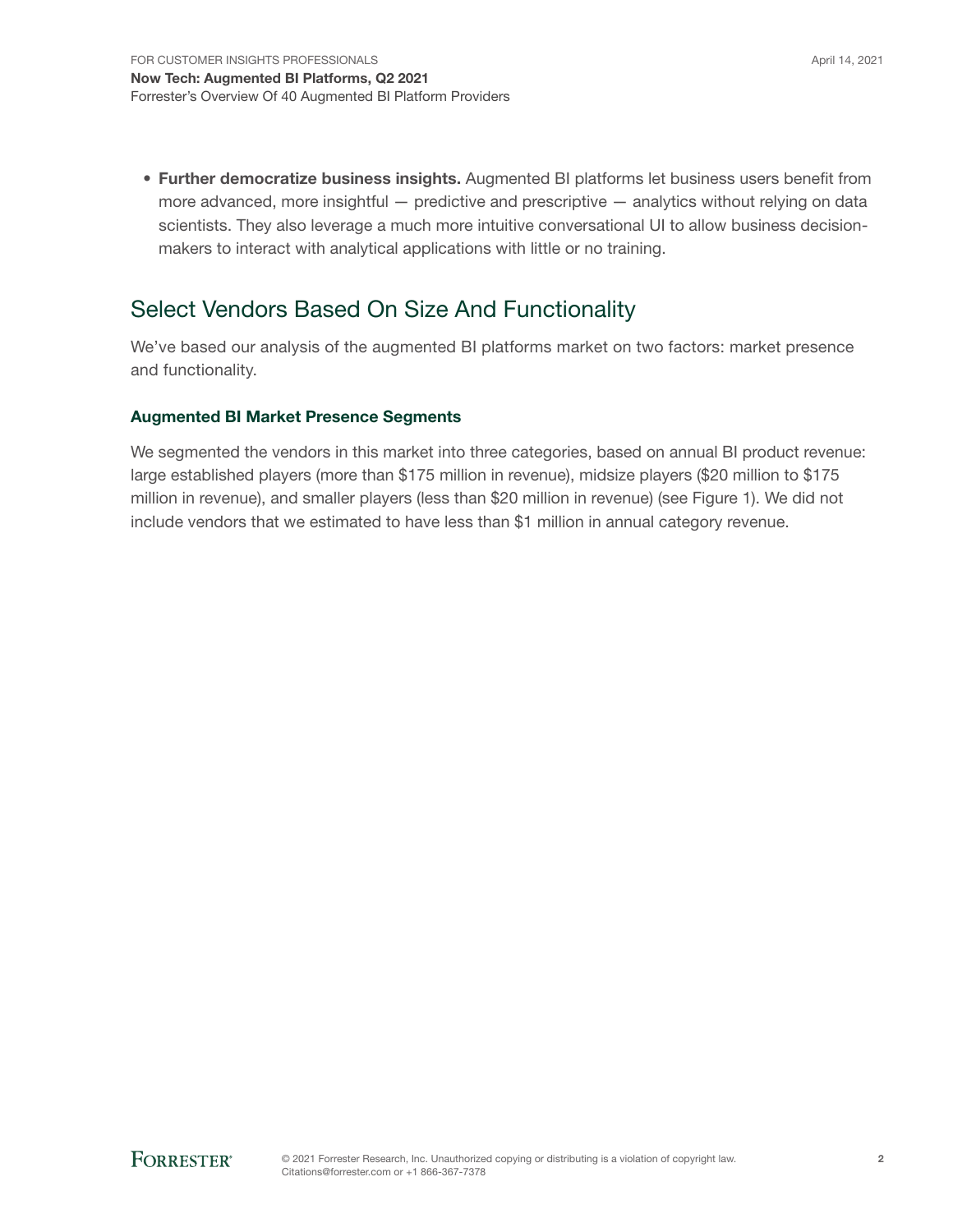FIGURE 1 Now Tech Market Presence Segments: Augmented BI Platforms, Q2 2021

| <b>NOW</b>          | <b>LARGE</b> > \$175M in annual category revenue   |                                       |  |
|---------------------|----------------------------------------------------|---------------------------------------|--|
| TECH                | <b>Domo</b>                                        | <b>Qlik</b>                           |  |
| <b>Augmented BI</b> | Google*<br>IBM*                                    | Salesforce (Tableau;<br>Tableau CRM)* |  |
| <b>Platforms</b>    | Microsoft*                                         | SAP*                                  |  |
| Q2 2021             | <b>MicroStrategy</b>                               | <b>TIBCO Software</b>                 |  |
|                     | Oracle <sup>*</sup>                                | (Spotfire; Information                |  |
|                     |                                                    | <b>Builders WebFOCUS)*</b>            |  |
|                     | MIDSIZE \$20M to \$175M in annual category revenue |                                       |  |
|                     | 1010data                                           | Minitab <sup>*</sup>                  |  |
|                     | <b>Amazon Web Services*</b>                        | OpenText*                             |  |
|                     | <b>Board International</b>                         | <b>Pyramid Analytics</b>              |  |
|                     | <b>Dimensional Insight</b>                         | <b>SAS</b>                            |  |
|                     | <b>GoodData</b>                                    | <b>Sisense</b>                        |  |
|                     | <b>Incorta</b>                                     | <b>ThoughtSpot</b>                    |  |
|                     | <b>Infor</b>                                       | <b>Yellowfin</b>                      |  |
|                     | Logi Analytics*                                    | Zoho                                  |  |
|                     |                                                    |                                       |  |
|                     | <b>SMALL</b> <\$20M in annual category revenue     |                                       |  |
|                     | <b>Altair Data Analytics*</b>                      | <b>Metric Insights</b>                |  |
|                     | AnswerRocket*                                      | <b>Orbit Analytics*</b>               |  |
|                     | <b>Cuddle</b>                                      | <b>Promethium</b>                     |  |
|                     | <b>InetSoft Technology</b>                         | <b>Sigma Computing</b>                |  |
|                     | <b>InsightSquared</b>                              | <b>Stratifyd</b>                      |  |
|                     | <b>Lumenore, A Netlink</b>                         | <b>Tellius</b>                        |  |
|                     | <b>Platform</b>                                    | <b>Toucan Toco</b>                    |  |
|                     | <b>MachEye</b>                                     |                                       |  |
|                     |                                                    |                                       |  |

\*Forrester estimate

**FORRESTER®**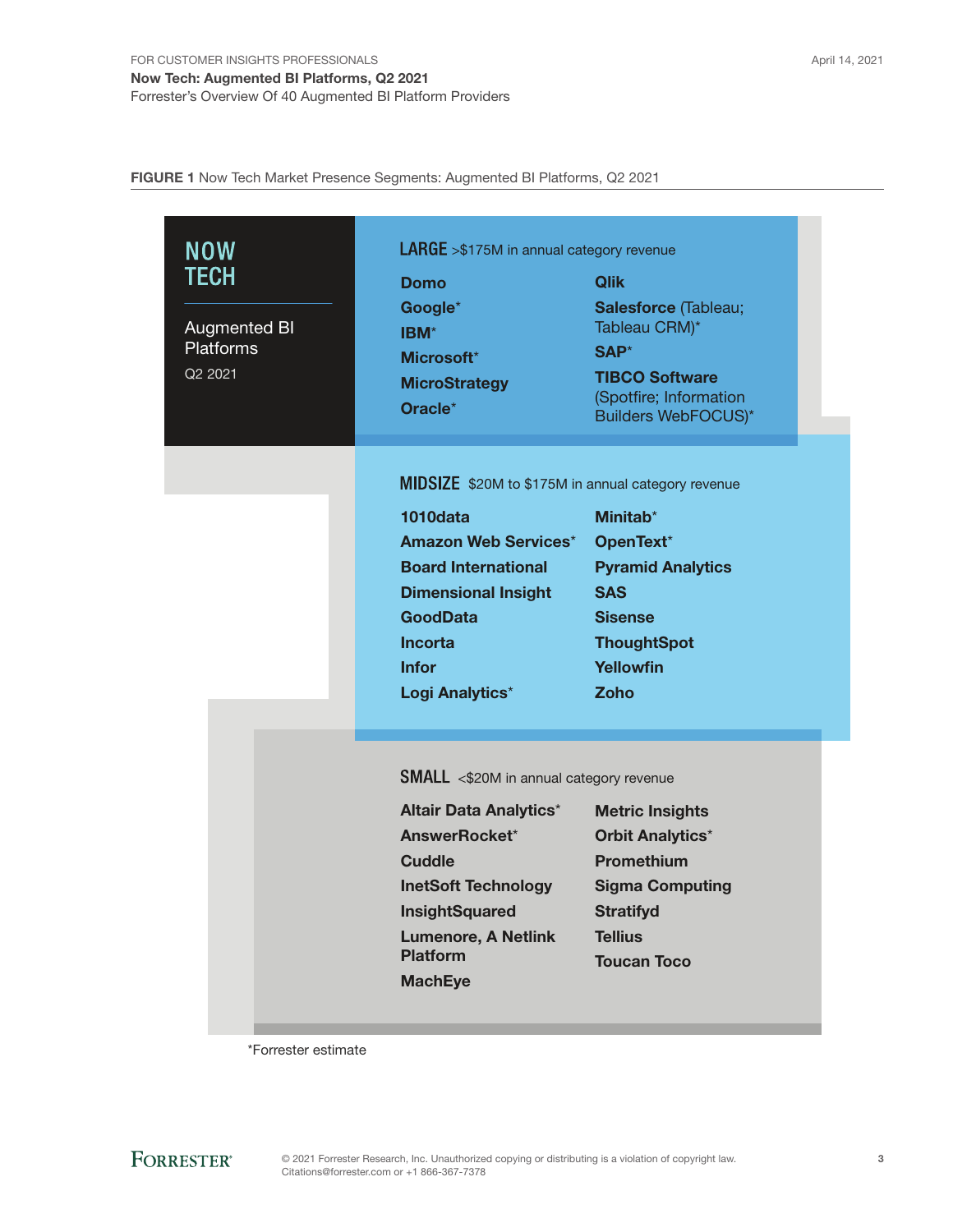#### Augmented BI Platforms Functionality Segments

To explore functionality at a deeper level, we broke the augmented BI platforms market into two segments, each with varying capabilities (see Figure 2):

- Analytics and reporting platforms. Platforms in this category primarily support core BI capabilities — data visualization, analytics, and reporting. Most also provide basic data integration/ transformation functionality (aka data preparation or data wrangling), and some are based on an in-memory architecture, allowing a limited capacity (less than a few terabytes) to cache a subset of enterprise data in the BI platform.
- Full-stack BI platforms. Platforms in this category offer similar capabilities to platforms in the analytics and reporting category. But they also add a more comprehensive data integration/ transformation component that rivals the capabilities of leading extract, transform, load (ETL) and extract, load, transform (ELT) vendors, as well as a disk-based (or a disk/in-memory hybrid) database management system (DBMS) that can replace an enterprise data warehouse. Some fullstack BI platforms also provide data governance and data quality functionality.

|                                                                    | Analytics and<br>reporting platform | <b>Full-stack BI</b><br>platform |
|--------------------------------------------------------------------|-------------------------------------|----------------------------------|
| Advanced analytics/machine learning                                |                                     | TTT                              |
| Business intelligence (BI) fabric                                  | . .                                 | . .                              |
| Conversational/cognitive UI                                        | .                                   |                                  |
| Data fabric                                                        | . .                                 | 8 N H                            |
| Enterprise reporting                                               | .                                   | a sa Bill                        |
| Semantic layer                                                     | .                                   | .                                |
| Low-code application development                                   | . .                                 | . .                              |
| $\blacksquare$ $\blacksquare$ None<br><b>Segment functionality</b> | <b>THE LOW</b>                      | $\blacksquare$ Moderate          |

#### FIGURE 2 Now Tech Functionality Segments: Augmented BI Platforms, Q2 2021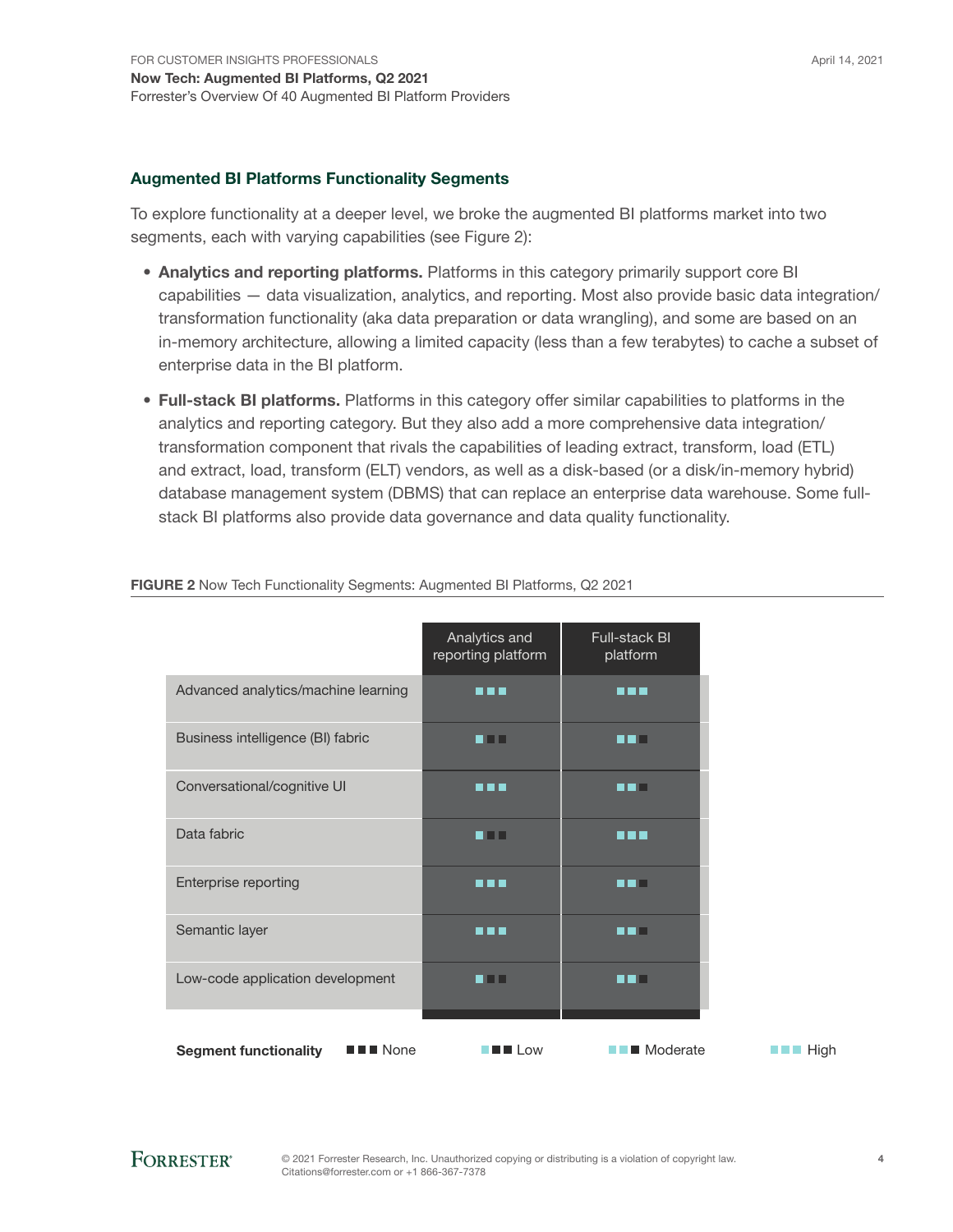## Align Individual Vendor Solutions To Your Organization's Needs

The following tables provide an overview of vendors, with details on functionality category, geography, and vertical market focus (see Figure 3, see Figure 4, and see Figure 5).

#### FIGURE 3 Now Tech Large Vendors: Augmented BI Platforms, Q2 2021

|                                      | Primary<br>functionality<br>segments | Geographic<br>presence<br>(by revenue %)           | Vertical- or domain-<br>focused packaged<br>solutions                                                           | <b>Sample</b><br>customers                              |
|--------------------------------------|--------------------------------------|----------------------------------------------------|-----------------------------------------------------------------------------------------------------------------|---------------------------------------------------------|
| Domo <sup>t</sup>                    | <b>Full-stack BI</b><br>platform     | NA 79%; EMEA<br>10%; APAC 11%*                     | Marketing; finance;<br>sales                                                                                    | Cisco; DHL; L'Oréal                                     |
| Google                               | Analytics and<br>reporting platform  | NA 50%; LATAM<br>5%; EMEA 30%;<br>APAC 15%*        | N/A                                                                                                             | Fox; The Home<br>Depot; Wix.com                         |
| <b>IBM</b>                           | Analytics and<br>reporting platform  | NA 60%; LATAM<br>5%; EMEA 25%;<br><b>APAC 10%</b>  | N/A                                                                                                             | McNICHOLS;<br>Nukissiorfiit; Quion                      |
| <b>Microsoft</b>                     | Full-stack BI<br>platform            | NA 33%; LATAM<br>3%; EMEA 33%;<br>APAC 31%*        | Dynamics 365 and<br>Salesforce suite<br>template apps; YouTube<br>and social template<br>apps; SAP template app | Grundfos; Humana;<br><b>Nestlé</b>                      |
| Micro-<br>Strategy <sup>t</sup>      | Analytics and<br>reporting platform  | NA 58%; rest of<br>world 42%                       | N/A                                                                                                             | Vendor did not<br>disclose                              |
| <b>Oracle</b>                        | Analytics and<br>reporting platform  | NA 40%; LATAM<br>15%; EMEA 35%;<br><b>APAC 10%</b> | Professional services;<br>manufacturing and<br>industrial; public sector<br>and education                       | FedEx; HSBC Bank;<br><b>NHS</b>                         |
| Qlik <sup>t</sup>                    | Analytics and<br>reporting platform  | NA 45%; EMEA<br>45%; APAC 10%                      | <b>Financial services:</b><br>healthcare; retail                                                                | BT; HSBC Bank;<br>Volvo                                 |
| <b>Salesforce</b><br>(Tableau)       | Analytics and<br>reporting platform  | NA 69%; rest of<br>world 31%*                      | Sales; services;<br>marketing                                                                                   | <b>Charles Schwab:</b><br>Red Hat; Verizon              |
| <b>Salesforce</b><br>Tableau<br>CRM) | Analytics and<br>reporting platform  | NA 71%; EMEA<br>19%; APAC 10%*                     | N/A                                                                                                             | Arizona State<br>University; BMC<br>Software; U.S. Bank |

### LARGE >\$175M in annual category revenue

\*The vendor did not provide information for this cell; this is Forrester's estimate.

† Limited augmented BI functionality

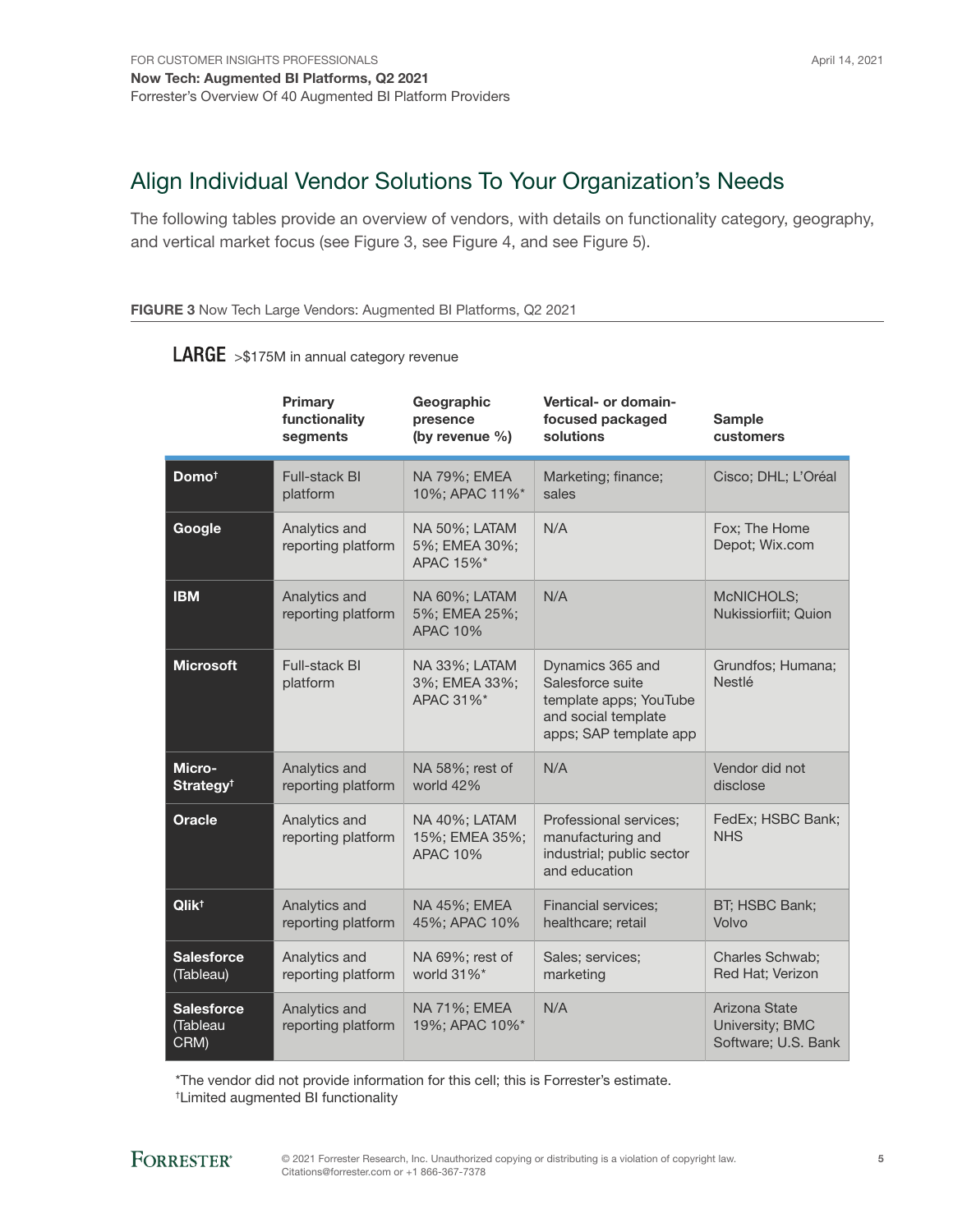FIGURE 3 Now Tech Large Vendors: Augmented BI Platforms, Q2 2021 (Cont.)

#### LARGE >\$175M in annual category revenue

|                                                                                 | Primary<br>functionality<br>segments | Geographic<br>presence<br>(by revenue $\%$ )             | Vertical- or domain-<br>focused packaged<br>solutions                                                        | <b>Sample</b><br>customers                                                                              |
|---------------------------------------------------------------------------------|--------------------------------------|----------------------------------------------------------|--------------------------------------------------------------------------------------------------------------|---------------------------------------------------------------------------------------------------------|
| <b>SAP</b>                                                                      | Analytics and<br>reporting platform  | <b>NA 32%; LATAM</b><br>4%; EMEA 47%;<br><b>APAC 17%</b> | <b>SAP Analytics Cloud</b><br>business content<br>packages (finance, HR,<br>integrated business<br>planning) | Idorsia<br>Pharmaceuticals;<br>The National<br>Hockey League<br>(NHL); Porsche                          |
| <b>TIBCO</b><br><b>Software</b><br>(Spotfire)                                   | Analytics and<br>reporting platform  | NA 42%; LATAM<br>5%; EMEA 28%;<br><b>APAC 25%</b>        | Oil and gas (energy);<br>manufacturing; logistics                                                            | Australian<br><b>Securities</b><br>Exchange; CAF<br><b>Digital Services;</b><br>Wintershall<br>Noordzee |
| <b>TIBCO</b><br><b>Software</b><br>(Information<br><b>Builders</b><br>WebFOCUS) | Analytics and<br>reporting platform  | NA 70%; LATAM<br>1%; EMEA 12%;<br>APAC 17%*              | Healthcare (Omni<br>Health); insurance<br>(Omni Insurance); credit<br>union management                       | Vendor did not<br>disclose                                                                              |

\*The vendor did not provide information for this cell; this is Forrester's estimate.

† Limited augmented BI functionality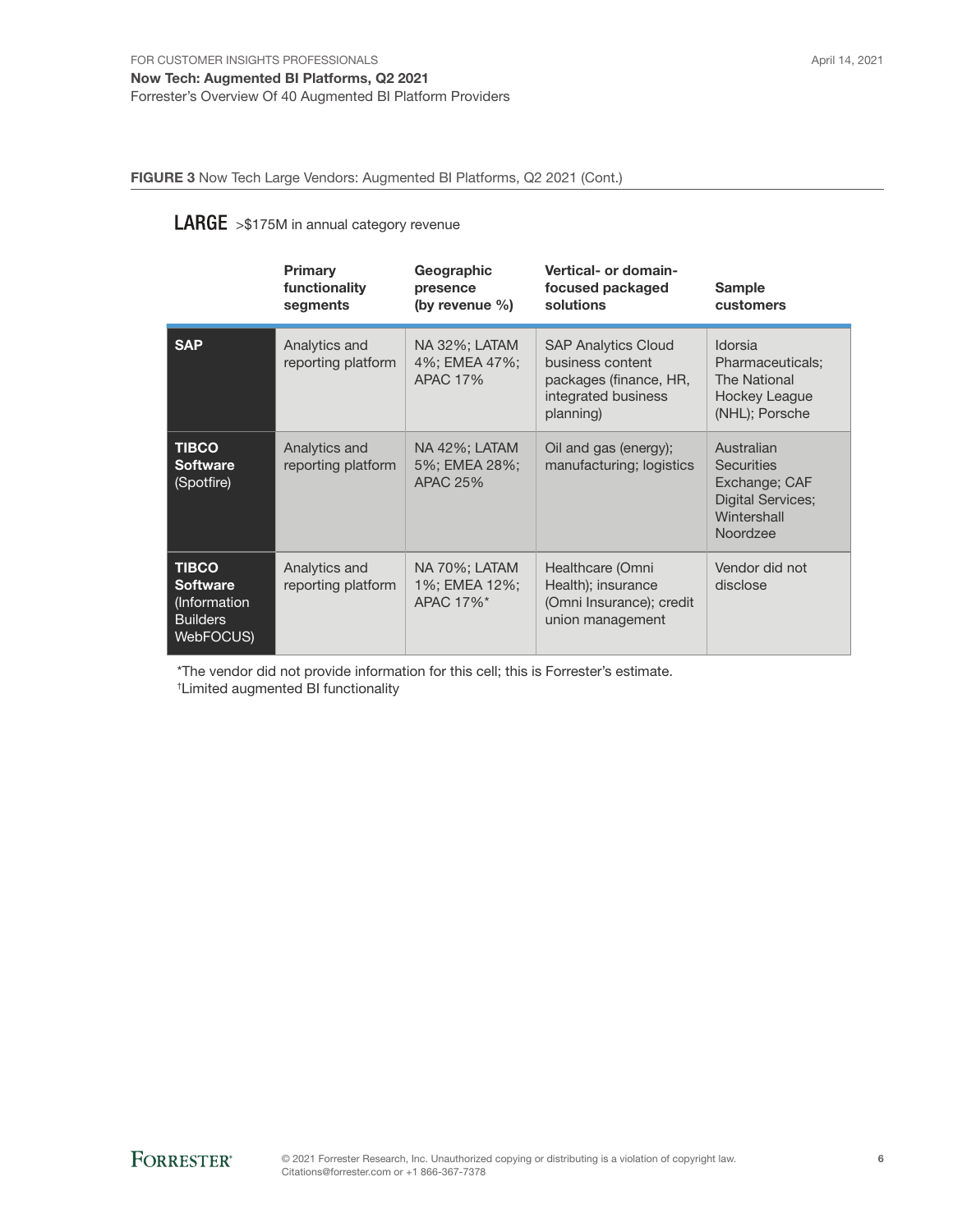FIGURE 4 Now Tech Midsize Vendors: Augmented BI Platforms, Q2 2021

### MIDSIZE \$20M to \$175M in annual category revenue

|                                            | Primary<br>functionality<br>segments   | Geographic<br>presence<br>(by revenue %)                    | Vertical- or domain-<br>focused packaged<br>solutions                                | <b>Sample</b><br>customers                                               |
|--------------------------------------------|----------------------------------------|-------------------------------------------------------------|--------------------------------------------------------------------------------------|--------------------------------------------------------------------------|
| 1010data $\dagger$                         | Full-stack BI<br>platform              | NA 100%                                                     | Retail; CPG; financial<br>services                                                   | <b>Bank of America:</b><br>Barnes & Noble; Dollar<br>General             |
| <b>Amazon Web</b><br><b>Services</b>       | Analytics and<br>reporting<br>platform | <b>NA 33%; LATAM</b><br>4%; EMEA 31%;<br>APAC 32%*          | N/A                                                                                  | The National Football<br>League (NFL); Rio<br>Tinto; Siemens             |
| <b>Board</b><br><b>International</b>       | Analytics and<br>reporting<br>platform | NA 32%; LATAM<br>1%; EMEA 60%;<br>APAC <sub>7%</sub>        | Integrated business<br>planning; sales<br>performance<br>management and<br>analytics | Eversource; KPMG;<br>Mitsubishi Electric                                 |
| <b>Dimensional</b><br>Insight <sup>†</sup> | Full-stack BI<br>platform              | NA 80%; LATAM<br>2%; EMEA 15%;<br>APAC 3%                   | Healthcare; food and<br>beverage; utilities                                          | <b>Baptist Health South</b><br>Florida; Johnson<br>Brothers; New Balance |
| GoodData <sup>†</sup>                      | <b>Full-stack BI</b><br>platform       | <b>NA 80%; LATAM</b><br>2%; EMEA 15%;<br>APAC <sub>3%</sub> | N/A                                                                                  | DoubleVerify; Visa;<br><b>Zendesk</b>                                    |
| Incorta <sup>t</sup>                       | Full-stack BI<br>platform              | NA 84%; EMEA<br>13%; APAC 3%                                | Finance; supply chain;<br>retail                                                     | GC Services; Keysight<br>Technologies; Nortek                            |
| Infor <sup>t</sup>                         | Full-stack BI<br>platform              | <b>NA 70%; LATAM</b><br>5%; EMEA 20%;<br>APAC 5%            | Manufacturing:<br>distribution; healthcare                                           | Midwest Wheel; Miller<br>Industries; Sunny<br><b>Delight Beverages</b>   |
| Logi<br><b>Analytics<sup>t</sup></b>       | Analytics and<br>reporting<br>platform | NA 80%; EMEA<br>15%; APAC 5%                                | Cybersecurity;<br>manufacturing; risk<br>management                                  | Brivo; Bureau van Dijk<br>(a Moody's Analytics<br>Company); QAD          |

\*The vendor did not provide information for this cell; this is Forrester's estimate. † Limited augmented BI functionality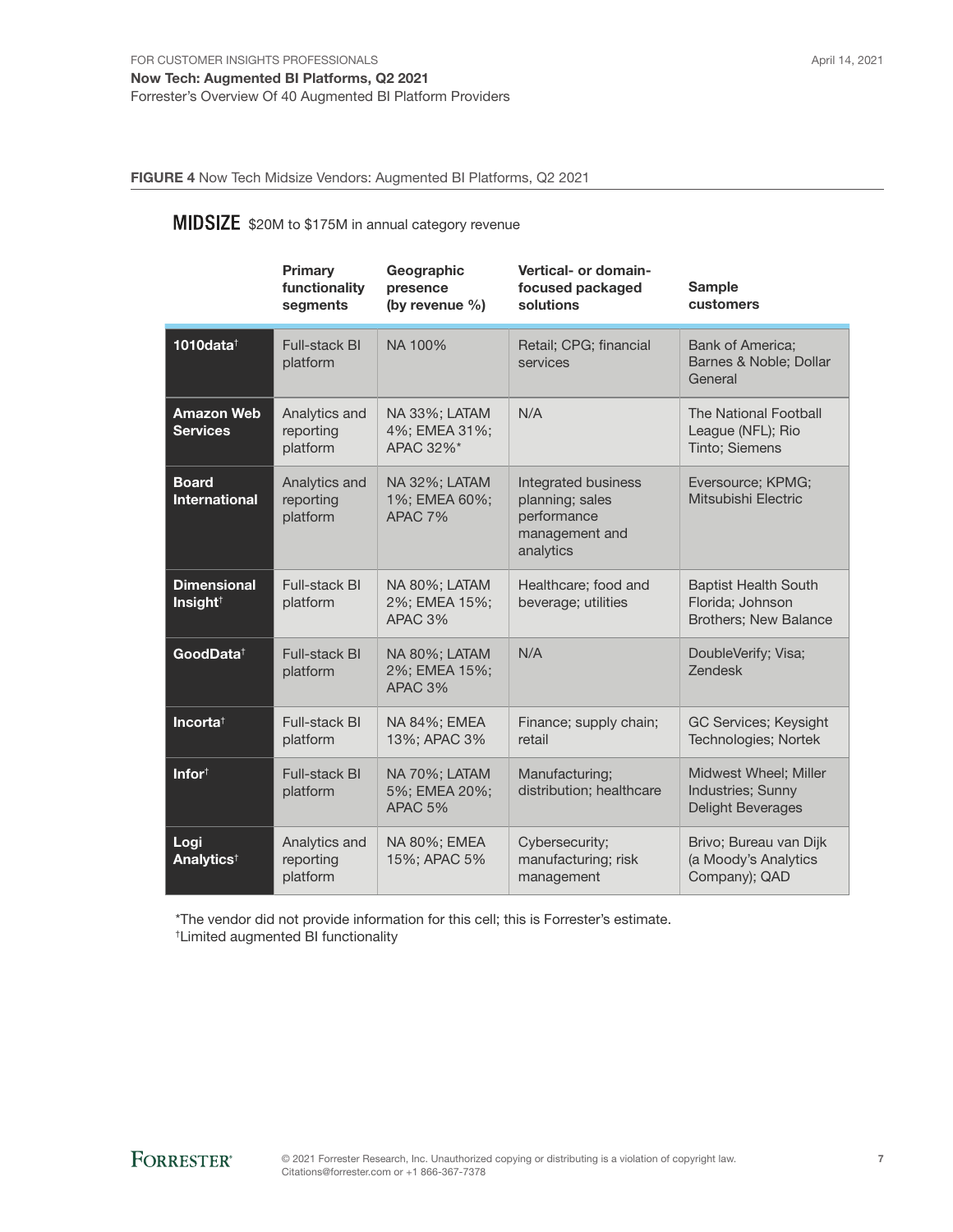FIGURE 4 Now Tech Midsize Vendors: Augmented BI Platforms, Q2 2021 (Cont.)

### MIDSIZE \$20M to \$175M in annual category revenue

|                             | Primary<br>functionality<br>segments   | Geographic<br>presence<br>(by revenue $\%$ )         | Vertical- or domain-<br>focused packaged<br>solutions                                                                                                         | <b>Sample</b><br>customers                                              |
|-----------------------------|----------------------------------------|------------------------------------------------------|---------------------------------------------------------------------------------------------------------------------------------------------------------------|-------------------------------------------------------------------------|
| <b>Minitab</b>              | Analytics and<br>reporting<br>platform | NA 50%; LATAM<br>10%; EMEA 25%;<br>APAC 15%*         | Manufacturing and<br>industrial (quality,<br>continuous<br>improvement, and<br>real-time statistical<br>process control);<br>marketing campaign<br>management | Comcast; Edwards<br>Lifesciences; Sony                                  |
| <b>OpenText</b>             | <b>Full-stack BI</b><br>platform       | NA 63%; LATAM<br>1%; EMEA 30%;<br>APAC <sub>6%</sub> | N/A                                                                                                                                                           | Eldorado Computing;<br>Knorr-Bremse; TORA<br><b>Trading Services</b>    |
| Pyramid<br><b>Analytics</b> | Analytics and<br>reporting<br>platform | NA 40%; LATAM<br>5%; EMEA 45%;<br><b>APAC 10%</b>    | <b>Financial services;</b><br>insurance; retail                                                                                                               | ABB; Deloitte; U.S.<br>Department of Veterans<br><b>Affairs</b>         |
| <b>SAS</b>                  | Analytics and<br>reporting<br>platform | NA 47%; LATAM<br>3%; EMEA 36%;<br><b>APAC 14%</b>    | N/A                                                                                                                                                           | Agria; Cleveland Clinic;<br><b>Treant Zorggroep</b>                     |
| <b>Sisense</b>              | <b>Full-stack BI</b><br>platform       | NA and LATAM<br>78%; EMEA 17%;<br>APAC <sub>5%</sub> | N/A                                                                                                                                                           | Air Canada; Expedia;<br><b>UiPath</b>                                   |
| <b>ThoughtSpot</b>          | Analytics and<br>reporting<br>platform | NA 80%; EMEA<br>10%; APAC 10%                        | Sales and marketing<br>analytics; inventory and<br>demand planning                                                                                            | BT; Hulu; Walmart                                                       |
| Yellowfin                   | Analytics and<br>reporting<br>platform | NA 43%; LATAM<br>2%; EMEA 30%;<br><b>APAC 25%</b>    | Google Analytics;<br>Salesforce; Facebook                                                                                                                     | <b>BMC Software; Federal</b><br>Reserve Bank of<br>Chicago; Yum! Brands |
| Zoho                        | Full-stack BI<br>platform              | NA 40%; LATAM<br>11%; EMEA 31%;<br><b>APAC 18%</b>   | Sales analytics;<br>marketing analytics;<br>financial analytics                                                                                               | Caffè Moak; Fandeli;<br>Premo                                           |

\*The vendor did not provide information for this cell; this is Forrester's estimate.

† Limited augmented BI functionality

8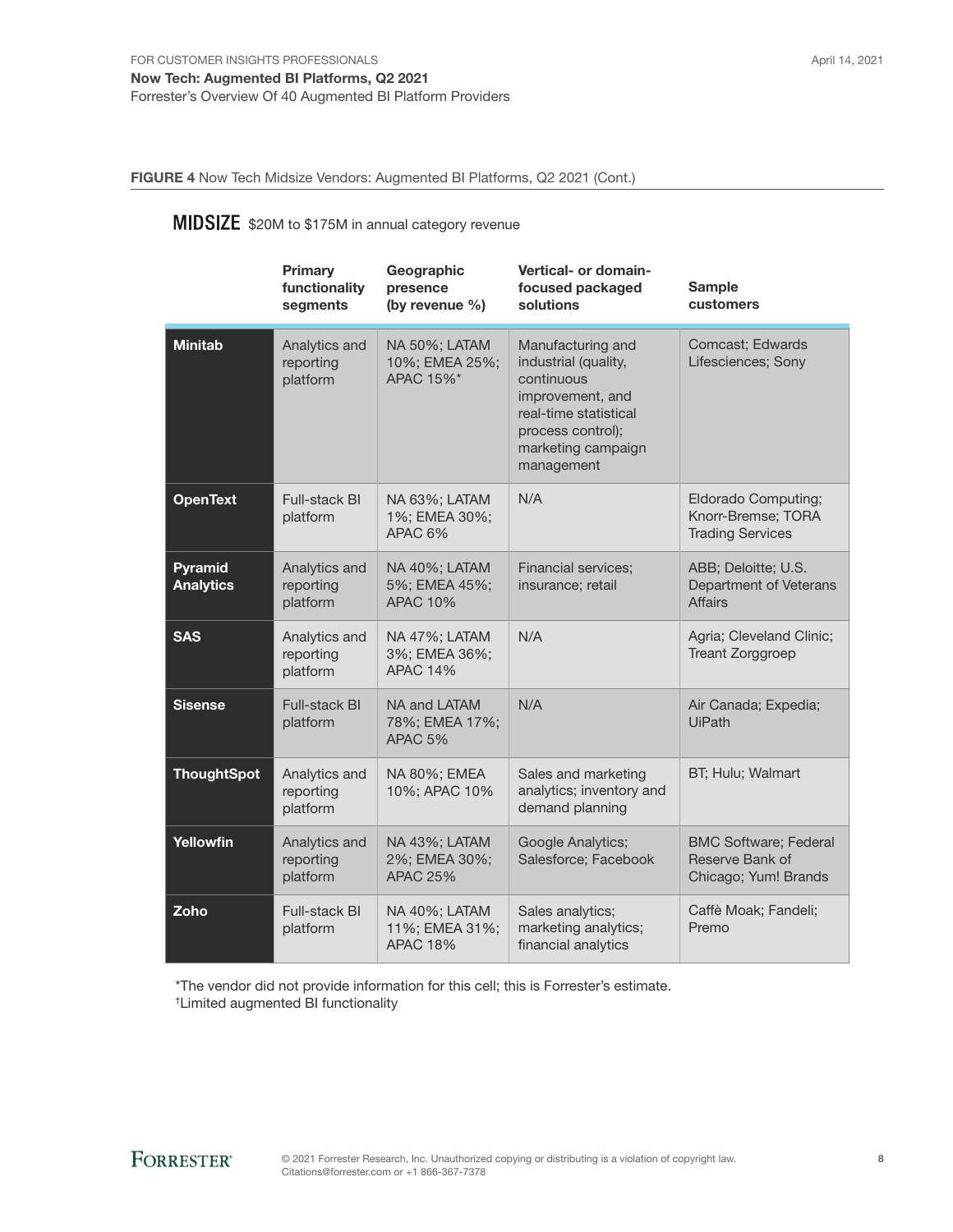Now Tech: Augmented BI Platforms, Q2 2021 Forrester's Overview Of 40 Augmented BI Platform Providers

FIGURE 5 Now Tech Small Vendors: Augmented BI Platforms, Q2 2021

### SMALL <\$20M in annual category revenue

|                                                  | <b>Primary</b><br>functionality<br>segments | Geographic<br>presence<br>(by revenue %)            | Vertical- or domain-<br>focused packaged<br>solutions                                                       | <b>Sample</b><br>customers                                                                                              |
|--------------------------------------------------|---------------------------------------------|-----------------------------------------------------|-------------------------------------------------------------------------------------------------------------|-------------------------------------------------------------------------------------------------------------------------|
| <b>Altair Data</b><br><b>Analytics</b>           | Analytics and<br>reporting platform         | NA 30%; LATAM<br>10%; EMEA 30%;<br>APAC 30%*        | N/A                                                                                                         | Barclays; Imagine<br>Software; Mahindra &<br>Mahindra                                                                   |
| <b>Answer</b><br><b>Rocket</b>                   | Analytics and<br>reporting platform         | NA 25%; LATAM<br>25%; EMEA 25%;<br><b>APAC 25%</b>  | $CPG$ - category<br>overview analysis,<br><b>SKU</b> forecast<br>analysis, brand<br>performance<br>analysis | Charles Schwab; Coty;<br>Unilever                                                                                       |
| <b>Cuddle</b>                                    | Analytics and<br>reporting platform         | NA 60%; APAC<br>40%                                 | $CPG -$ route to<br>market, integrated<br>business planning,<br>smart fulfilment                            | <b>IDFC Mutual Fund;</b><br>Mondelez International;<br><b>Reckitt Benckiser</b>                                         |
| <b>InetSoft</b><br>Technology <sup>†</sup>       | Analytics and<br>reporting platform         | NA 65%; LATAM<br>5%; EMEA 20%;<br><b>APAC 10%</b>   | N/A                                                                                                         | AT&T Expeditors<br>International; Micro<br>Focus                                                                        |
| Insight-<br><b>Squared</b>                       | Analytics and<br>reporting platform         | NA 89%; EMEA<br>11%                                 | Sales; marketing;<br>customer success                                                                       | Vendor did not disclose                                                                                                 |
| Lumenore, A<br><b>Netlink</b><br><b>Platform</b> | <b>Full-stack BI</b><br>platform            | NA 100%                                             | Contact center:<br>sales and<br>marketing; finance<br>and accounting                                        | AAA Auto Club Group<br>(ACG); SiriusXM Radio<br>USA and Canada; THK<br><b>Rhythm Automotive</b><br>Michigan Corporation |
| <b>MachEye</b>                                   | Analytics and<br>reporting platform         | NA 100%                                             | N/A                                                                                                         | <b>Thinkster Learning</b>                                                                                               |
| <b>Metric</b><br>Insights <sup>t</sup>           | Analytics and<br>reporting platform         | NA 90%; LATAM<br>2%; EMEA 5%;<br>APAC <sub>3%</sub> | N/A                                                                                                         | Adobe; Mondelez<br>International; Waste<br>Management                                                                   |
| <b>Orbit</b><br>Analytics <sup>t</sup>           | Analytics and<br>reporting platform         | NA 50%; EMEA<br>30%; APAC 20%                       | Oracle (E-Business<br>Suite, Cloud ERP,<br>NetSuite)                                                        | <b>Emirates Airlines:</b><br>Genworth Financial;<br>Honeywell International                                             |

\*The vendor did not provide information for this cell; this is Forrester's estimate.

† Limited augmented BI functionality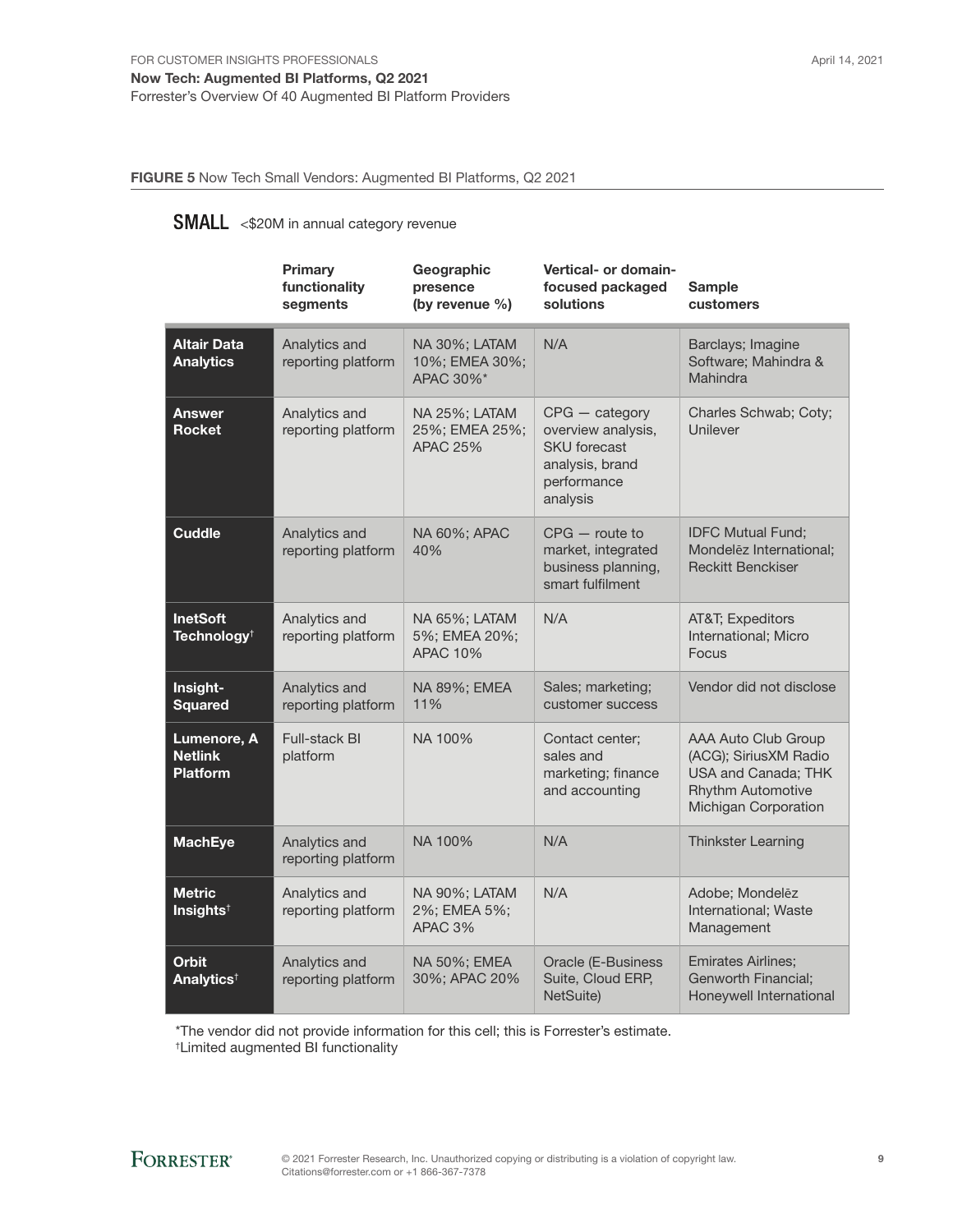#### Forrester's Overview Of 40 Augmented BI Platform Providers

FIGURE 5 Now Tech Small Vendors: Augmented BI Platforms, Q2 2021 (Cont.)

#### **SMALL** <\$20M in annual category revenue

|                          | Primary<br>functionality<br>segments | Geographic<br>presence<br>(by revenue $\%$ ) | Vertical- or domain-<br>focused packaged<br>solutions | <b>Sample</b><br>customers                                  |
|--------------------------|--------------------------------------|----------------------------------------------|-------------------------------------------------------|-------------------------------------------------------------|
| Promethium <sup>+</sup>  | Analytics and<br>reporting platform  | NA 80%; APAC<br>20%                          | N/A                                                   | Vendor did not disclose                                     |
| Sigma<br>Computing       | Analytics and<br>reporting platform  | NA 98%; LATAM<br>1%; EMEA 1%                 | N/A                                                   | Autodesk; Snowflake;<br><b>US Foods</b>                     |
| Stratifyd <sup>+</sup>   | Analytics and<br>reporting platform  | NA 75%; EMEA<br>20%; APAC 5%                 | <b>Financial services;</b><br>pharma; CPG             | Ally Financial; Eli Lilly<br>and Company;<br>Kimberly-Clark |
| Tellius                  | Analytics and<br>reporting platform  | NA 90%; EMEA<br>10%                          | N/A                                                   | Inhabit IQ; IQVIA;<br>Karyopharm<br><b>Therapeutics</b>     |
| Toucan Toco <sup>†</sup> | Analytics and<br>reporting platform  | NA 15%; EMEA<br>85%                          | Retail; sales,<br>C-suite<br>performance              | Crédit Agricole; Groupe<br>Renault; Sodexo                  |

\*The vendor did not provide information for this cell; this is Forrester's estimate. † Limited augmented BI functionality

### Rationalize And Integrate Multiple BI Platforms In Your Enterprise

Most enterprises, especially large ones, have likely already deployed at least several BI platforms in different departments, business units, and regions. Forrester recommends rationalizing multiple platforms to no more than three, then utilizing [BI fabric](https://www.forrester.com/go?objectid=res138551) tools and best practices to integrate the remaining platforms. Since the reporting and data visualization capabilities of leading BI platforms are no longer differentiators, we recommend that business insights pros:

- Divest from non-augmented BI platforms. As Forrester first recommended in 2019 and again in our [Q1 2021 enterprise business insights and analytics Tech Tide™,](https://www.forrester.com/go?objectid=res161999) if any of the BI vendors in your portfolio haven't stepped into the modern world of augmented BI, they should be at the top of your "divest" list.
- Consolidate augmented BI and enterprise reporting capabilities. While it is easy to get enamored with the intuitive conversational UI of some of the smaller, emerging augmented BI platforms, enterprises still need paginated, pixel-perfect reports burst to thousands of users (as a single report where each recipient has access only to their sections). Some of the older-gen BI

### **FORRESTER®**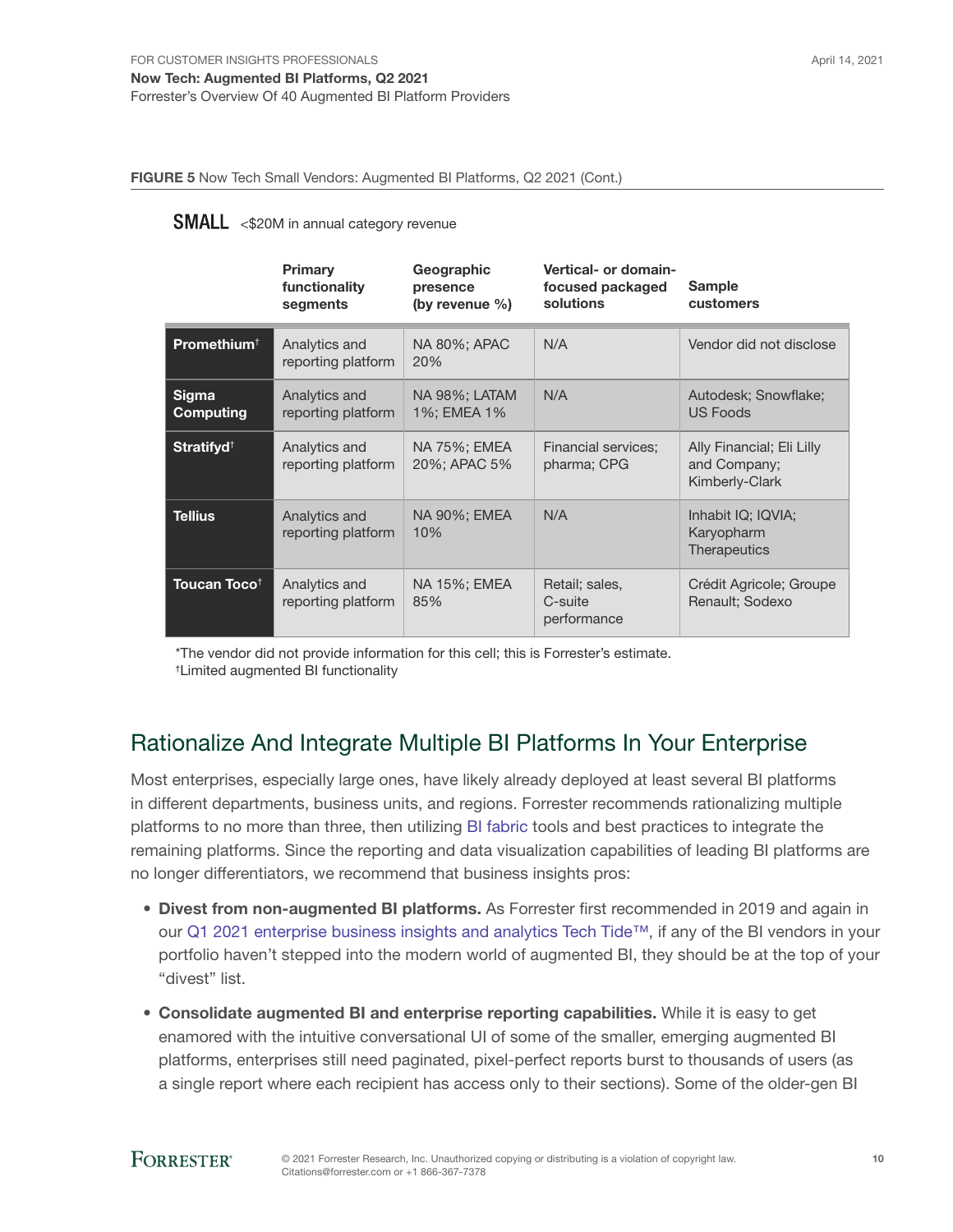platforms that always supported enterprise reporting capabilities have invested significantly in augmented BI. Before investing in a separate tool, check whether such a platform can support both your augmented BI and enterprise reporting requirements.

- Minimize vendor risk. The BI platforms market is just too fragmented to survive as is for long. Forrester expects inevitable failures and the [vendor consolidation](https://www.forrester.com/go?objectid=res156897) we first wrote about in [2019](https://go.forrester.com/blogs/business-intelligence-bi-market-consolidation-what-to-expect-next/) to continue. Select BI software from a large vendor to minimize the risk that the vendor will fail and ensure it has enough global reach to support your global operations. Select a midsize or small vendor only after you've checked its financials: Is it profitable? And/or does it have enough backing from top venture capitalists (VCs)? If your unique application requirements force you to go with a small, unprofitable vendor without significant VC backing, limit such implementations to small workgroups or departments, and be ready with a plan B.
- Weigh in data gravity as part of the decision. Don't base your platform rationalization solely on functionality. [Sixty-nine percent](https://www.forrester.com/Business+Technographics+Data+And+Analytics+Survey+2020/-/E-sus5771) of data and analytics decision-makers report that they primarily deploy data management to a public or hosted private cloud. On average, they told us that their firm stores [45%](https://www.forrester.com/Global+Business+Technographics+Data+And+Analytics+Survey+2019/-/E-sus5171) of its structured enterprise data in public cloud applications. If your plans are to migrate a majority of your data assets to one of the popular public cloud platforms, a natural question to ask would be "Why not use an augmented BI platform from the same cloud provider?" If most of your data and an augmented BI platform end up in the same public cloud platform, you'll have fewer headaches dealing with data movement, replication, and synchronizing DBMS and BI platform security.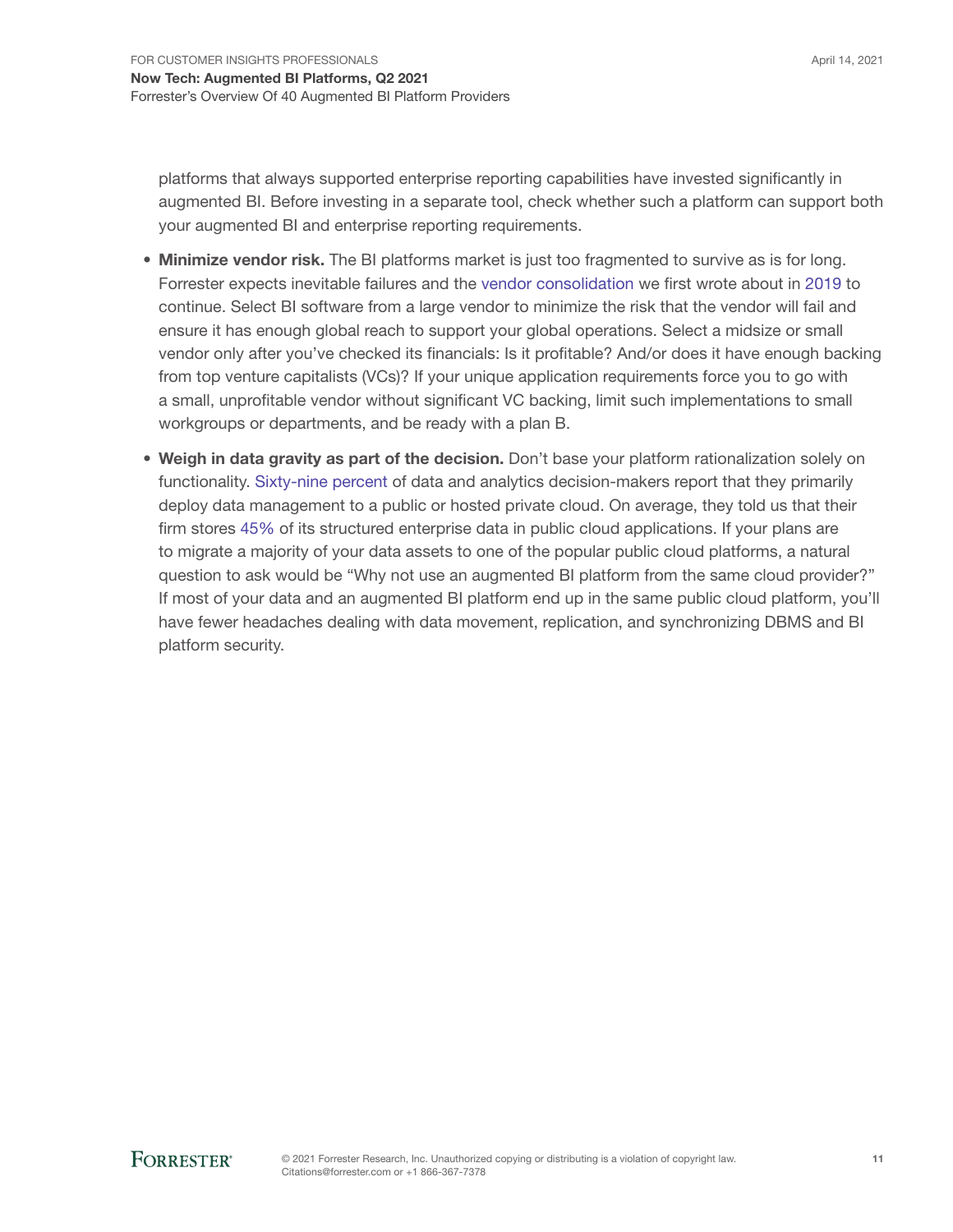### Engage With An Analyst

Gain greater confidence in your decisions by working with Forrester thought leaders to apply our research to your specific business and technology initiatives.

#### Analyst Inquiry

To help you put research into practice, connect with an analyst to discuss your questions in a 30-minute phone session — or opt for a response via email.

Analyst Advisory

Translate research into action by working with an analyst on a specific engagement in the form of custom strategy sessions, workshops, or speeches.

#### [Learn more.](https://www.forrester.com/events?N=10006+5025) The contract the learn more. The contract the learn more.

Webinar

Join our online sessions on the latest research affecting your business. Each call includes analyst Q&A and slides and is available on-demand.



[Forrester's research apps for iOS and Android.](http://www.forrester.com/app) Stay ahead of your competition no matter where you are.

### Supplemental Material

#### Market Presence Methodology

We defined market presence in Figure 1 based on category revenue. To complete our review, Forrester requested information from vendors. If vendors did not share this information with us, we made estimates based on available secondary information. We've marked companies with an asterisk if we estimated revenues or information related to geography or industries. Forrester fact-checked this report with vendors before publishing.